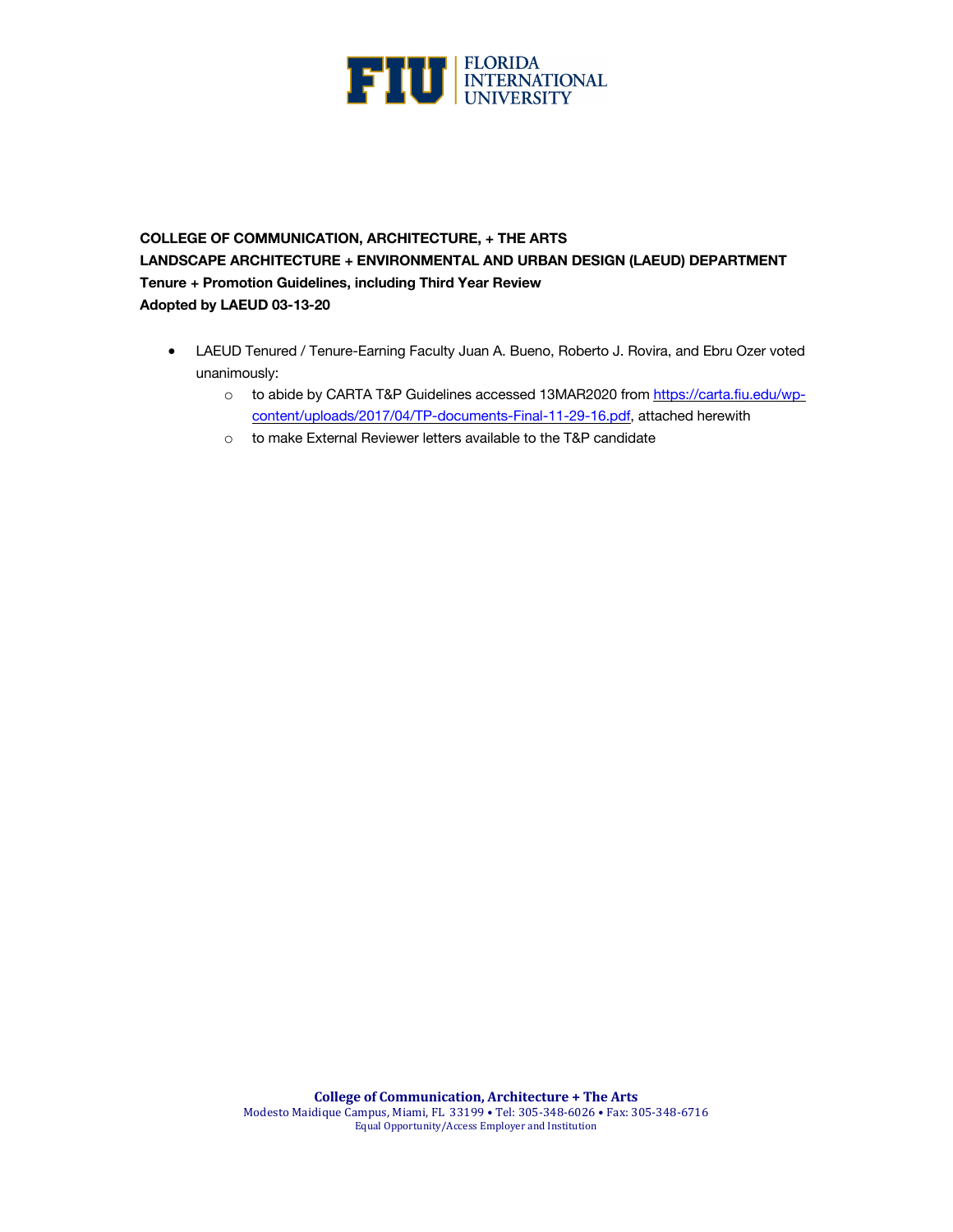## **COLLEGE OF COMMUNICATION, ARCHITECTURE, + THE ARTS POLICIES AND PROCEDURES FOR TENURE-EARNING FACULTYAPPOINTMENT, TENURE, AND PROMOTION Adopted by CARTA Assembly: 5-20-16, revised 11-29-16**

## **SCOPE**

## **Article 1. Applicability**

**Section 1.** The requirements of this document apply to the appointment, tenure, and promotion of faculty members in the schools and departments contained within CARTA.

Section 2. Each candidate for tenure and/or promotion must be reviewed at one local level prior to submitting his/her application for the CARTA review. That review will take place in the local unit most closely aligned with the faculty members' specialization in research, creative work, and teaching--the unit administered by the faculty member's immediate supervisor who conducts the annual evaluation. This will be a department or a school that functions as a department. If a School contains Departments, then the faculty member will be evaluated at the Department level.

## **OBJECTIVES**

#### **Article 1. Purpose**

**Section 1.** This document establishes college-wide requirements for the appointment, tenure, and promotion of faculty members in the College and its local units.

**Section 2.** This document also establishes college-wide requirements for the evaluations and recommendations pertinent to the appointment, tenure, and promotion of faculty members in the College and its Departments and Schools.

**Section 3.** This document requires that the local units (Departments and Schools that function as Departments) establish faculty appointment, tenure, and promotion requirements particular to their disciplines and professions.

## **POLICIES**

## **Article I. College Criteria**

**Section 1.** The faculty of the College must demonstrate commitment to the value of the creative spirit of the human mind and body in the pursuit of knowledge and in the creation of art, design, and performance.

**Section 2.** The faculty of the College must demonstrate commitment to personal and civic enrichment through cultivation of the creative imagination, intellectual curiosity, and aesthetic expression.

**Section 3.** The faculty of the College must demonstrate the qualities of mind and spirit that promote collegiality among the faculty member, students, administration, and staff.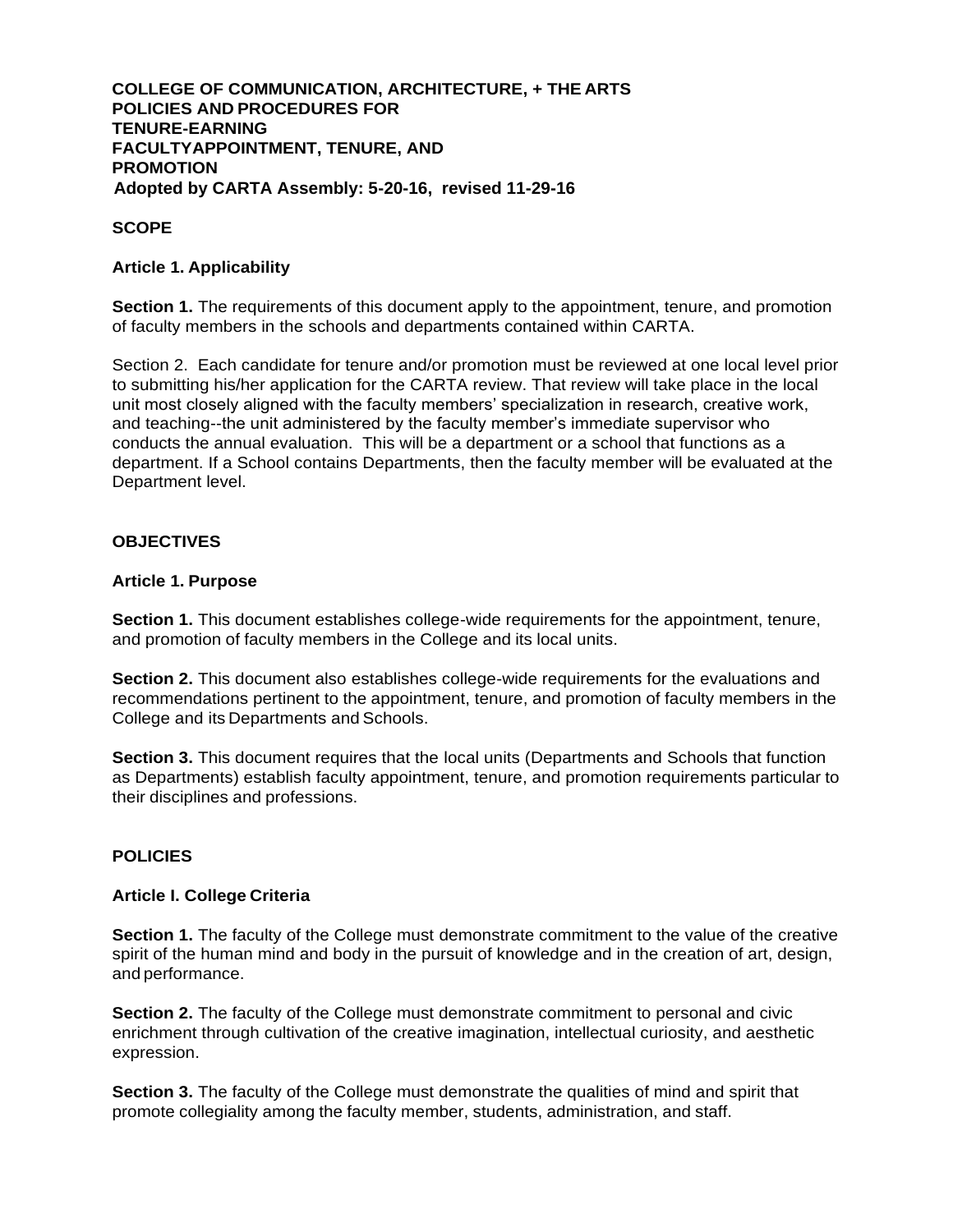# **Article II. College Criteria for the Evaluation of Performance inTeaching**

**Section 1.** The faculty member must demonstrate highly competent performance in the scholarship of teaching. As appropriate to each program, evaluations and recommendations must consider the merit of the instruction, including extent and significance of course content, curricular enhancement, aesthetic and intellectual currency, instructional innovation and collaboration, and support and mentorship of students.

**Section 2.** Consideration must also be given to recognition of teaching, such as publications on pedagogy, invitations to review student work, publication or exhibition of student work, performance or production of student work, faculty awards for teaching, awards and prizes for student work, peer reviews of instruction, student evaluations of faculty, and, where customary, contracts and grants funded to develop andconduct instruction.

## **Article III. College Criteria forthe Evaluation of Performance in Research andCreative Work**

**Section 1.** The faculty member must demonstrate highly competent performance in the scholarship of research or creative work, or of both research and creative work, as applicable to her or his academic and professionaldevelopment.

**Section 2.** As appropriate to the standards of the faculty member's discipline or profession, evaluations and recommendations must consider the merit of the research, including extent and significance of the inquiry, analysis, and synthesis. Consideration must also be given to recognition of the research, such as publications and presentations, citations and quotations, and, where customary, contracts and grants funded to conduct research.

**Section 3.** As appropriate to the standards of the faculty member's discipline or profession, evaluations and recommendations must consider the merit of the creative work, including extent and significance of artifacts, compositions, designs, installations, performances, presentations, and productions. Consideration must also be given to recognition of the creative work, such as citations, critical reviews, competition prizes, design awards, exhibitions or publications of the creative work by others, performance or production of the creative work by others, invitations to create or design, invitations to perform or produce, and, where customary, contracts and grants funded to conduct creative work.

## **Article IV. College Criteria for the Evaluation of Performancein Service**

**Section 1.** The faculty member must demonstrate highly competent performance in the scholarship of service. As appropriate to the standards of the faculty member's field discipline or profession, evaluations and recommendations must consider the merit of the service, including extent and significance of the professional service to the community and to the discipline or profession, and institutional service to the Department, School, College, and University, inclusive of collegial governance.

**Section 2.** Evaluations and recommendations must consider the merit of service, including extent and significance of participation in award and competition juries, editorial boards, publication and presentation review panels, grant review panels, accreditation boards and teams, academic and professional associations, professional registration boards, work *pro bono publico* in discipline or profession, and presentations and publications for the general public on discipline or profession.

**Section 3.** Consideration must also be given to recognition, such as awards, honors, certificates for university, professional, and community service, and, where customary, to contracts and grants funded to conduct the service.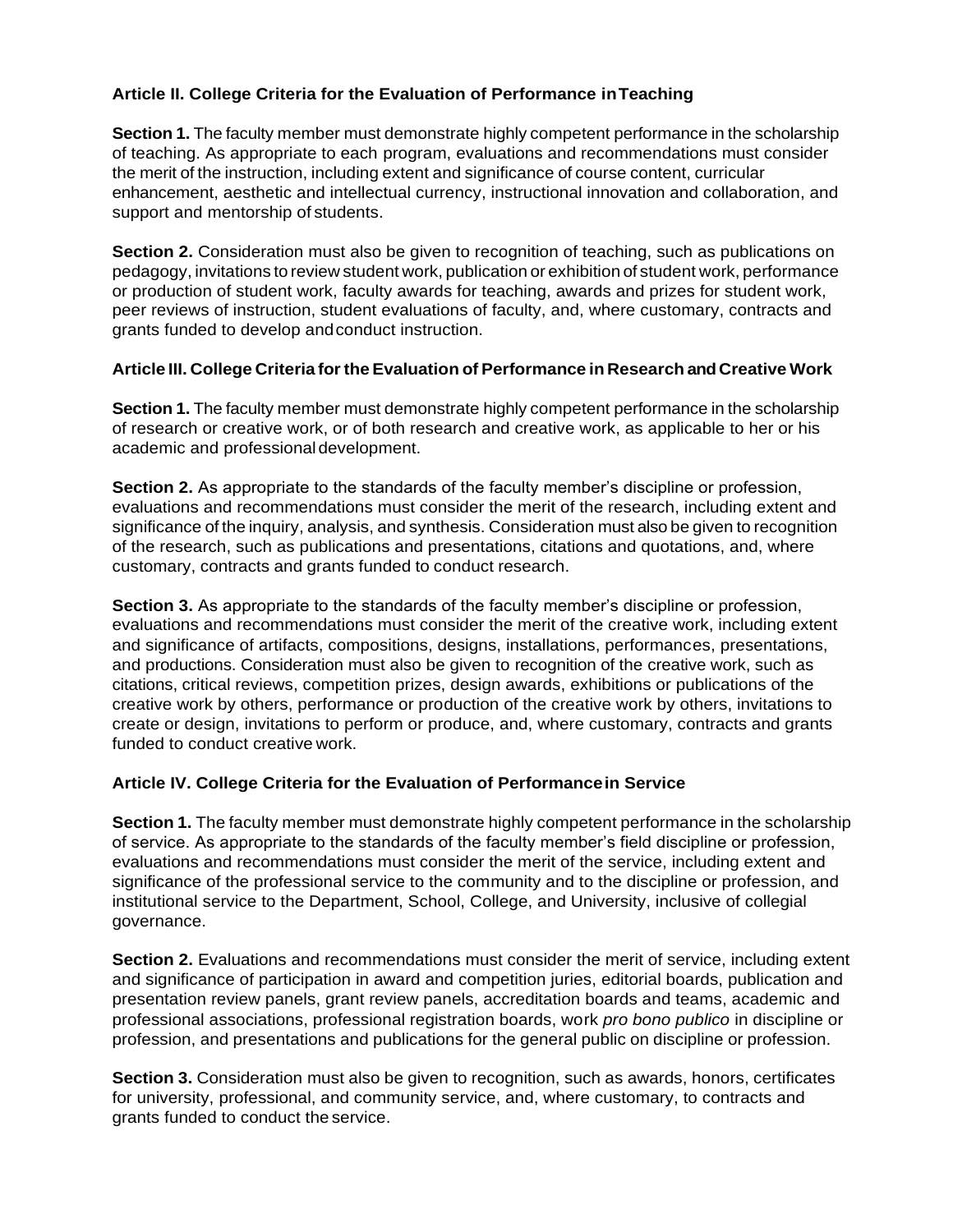## **Article V. College Criteria for Academic and ProfessionalDevelopment**

**Section 1.** The faculty member must hold the appropriate academic degree and professional credentials, and must demonstrate highly competent performance in the scholarship of her or his academic and professional development.

## **Article VI. Department and School Criteria**

**Section 1.** Each Department and School that functions as a department may establish separate and specific criteria for scholarship in and recognition of teaching, research, creative work, and service required for faculty appointment, tenure, and promotion in each of their disciplines and professions.

**Section 2.** The criteria in each Department/School will address the nature of faculty member work that is both *in* and*about* art, design, or performance.

**Section 3.** The criteria in each Department/School will establish the form, venue, context, and peer-review process for each type of scholarship and recognition.

## **Article VII. College and School Procedures**

**Section 1.** The College Assembly, College Council, and College Tenure and Promotion Committee will develop, maintain, and recommend procedures for annual evaluations, third-year progress reviews, and tenure and promotion application reviews for the College and its local units in accordance with the Board of Trustees-United Faculty of Florida Collective Bargaining Agreement.

## **PROCEDURES**

## **Article I. Annual Evaluation**

**Section 1.** The annual evaluation procedure will be implemented in compliance with applicable Department, School, College, and University requirements.

**Section 2.** Faculty members will submit their annual goals and accomplishments to the Chair or Director, if applicable, after each academic year by May 1. It is the responsibility of the faculty member to demonstrate compliance with applicable to the Department, School, College, and University requirements.

**Section 3.** The Chair or Director, if applicable, will review the annual goals and accomplishments, write the annual evaluation, provide the evaluation to the faculty member, and discuss the evaluation with the faculty member by the dates established by the Board of Trustees-United Faculty of Florida Collective Bargaining Agreement.

**Section 4.** The Chair or Director will communicate same to the College Dean each year by the end of the Spring Semester.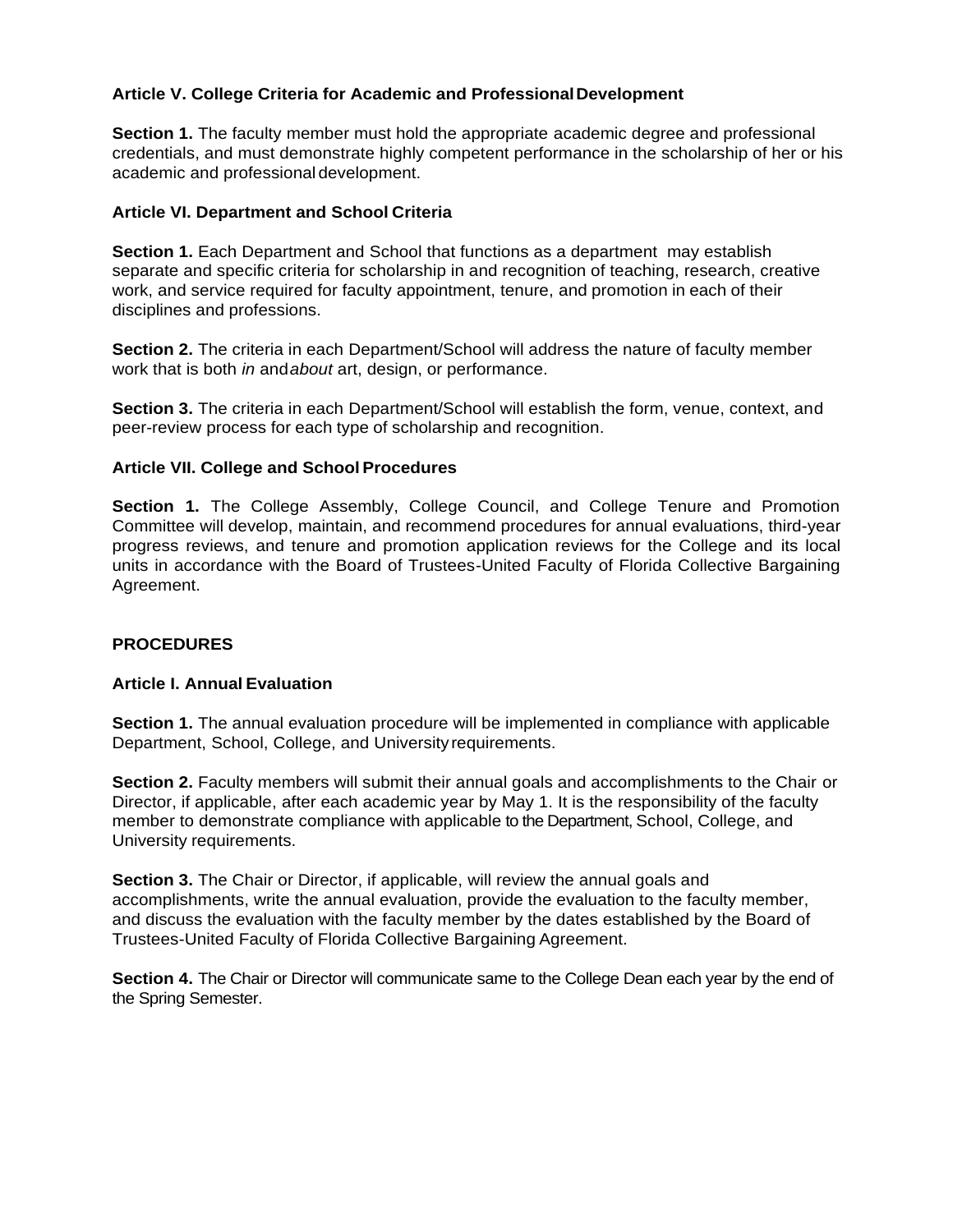## **Article II. Third-Year Progress Review**

**Section 1.** The progress review procedure will be implemented in compliance with applicable Department, School, College, and University requirements, including the schedule published by Academic Affairs.

**Section 2.** Tenure-earning faculty members will submit a complete progress file to the Chair by March 1 of the review academic year. It is the responsibility of the faculty member to demonstrate compliance with applicable Department, School, College, and/or University requirements.

**Section 3.** The School or Department Tenure and Promotion Committee will meet to review the progress file, vote on the progress, and write an evaluation on the progress made toward tenure to the Dean, with a copy to the faculty member, Chair or Director, if applicable) by the date set by Academic Affairs (typically late March).

**Section 4.** At the discretion of the Department or School, the Committee referenced above may meet with the unit head (Chair or Director, if applicable) to discuss the evaluation.

**Section 5.** At the discretion of the Department or School, the unit head (Chair or Director) may elect to meet with the CARTA Dean to discuss the evaluation the candidate received from the unit's Tenure and Promotion Committee.

**Section 6.** The Dean will review the progress file, write an evaluation on the merit of the progress, and make a recommendation to the Provost, with copies to the candidate, unit head (Chair or Director), and the local unit's Tenure and Promotion Committee, by the date set by Academic Affairs (typically mid-April). If the recommendation differs from that of the Department or School Tenure and Promotion Committee, it will include the reason for the difference. The Dean will send the progress file to the Provost.

## **Article III. Tenure and Promotion ApplicationReview**

**Section 1.** The application review procedure will be implemented in compliance with applicable Department, School, College, and University requirements, including the schedule published by Academic Affairs.

**Section 2.** Faculty members who are eligible for tenure will notify the Chair in writing of the intention to apply or not to apply for tenure by February 1 prior to the application academic year.

**Section 3.** Faculty members who are eligible for promotion will notify the Chair in writing of the intention to apply for promotion by February 1 prior to the application academic year.

**Section 4.** The faculty member will submit in writing a list of nominees to be considered as external reviewers to the Chair by February15.

**Section 5.** The local unit head (Chair or Director) request letters from selected external reviewers by the date set by Academic Affairs (typically earlyMarch). The affirmative assumption is that faculty members can view all documents associated with their tenure and/or promotion process, including the external review letters. However, as per the provisions of the collective bargaining agreement, local units (departments and schools) may elect a policy that does not allow candidates to view the letters from their official external reviewers.

**Section 6.** The faculty member will submit a complete external review file to the Chair by April 1. It is the responsibility of the candidate to demonstrate compliance with applicable School, College, and University requirements.

**Section 7.** The Chair will send a copy of the review file by the date set by Academic Affairs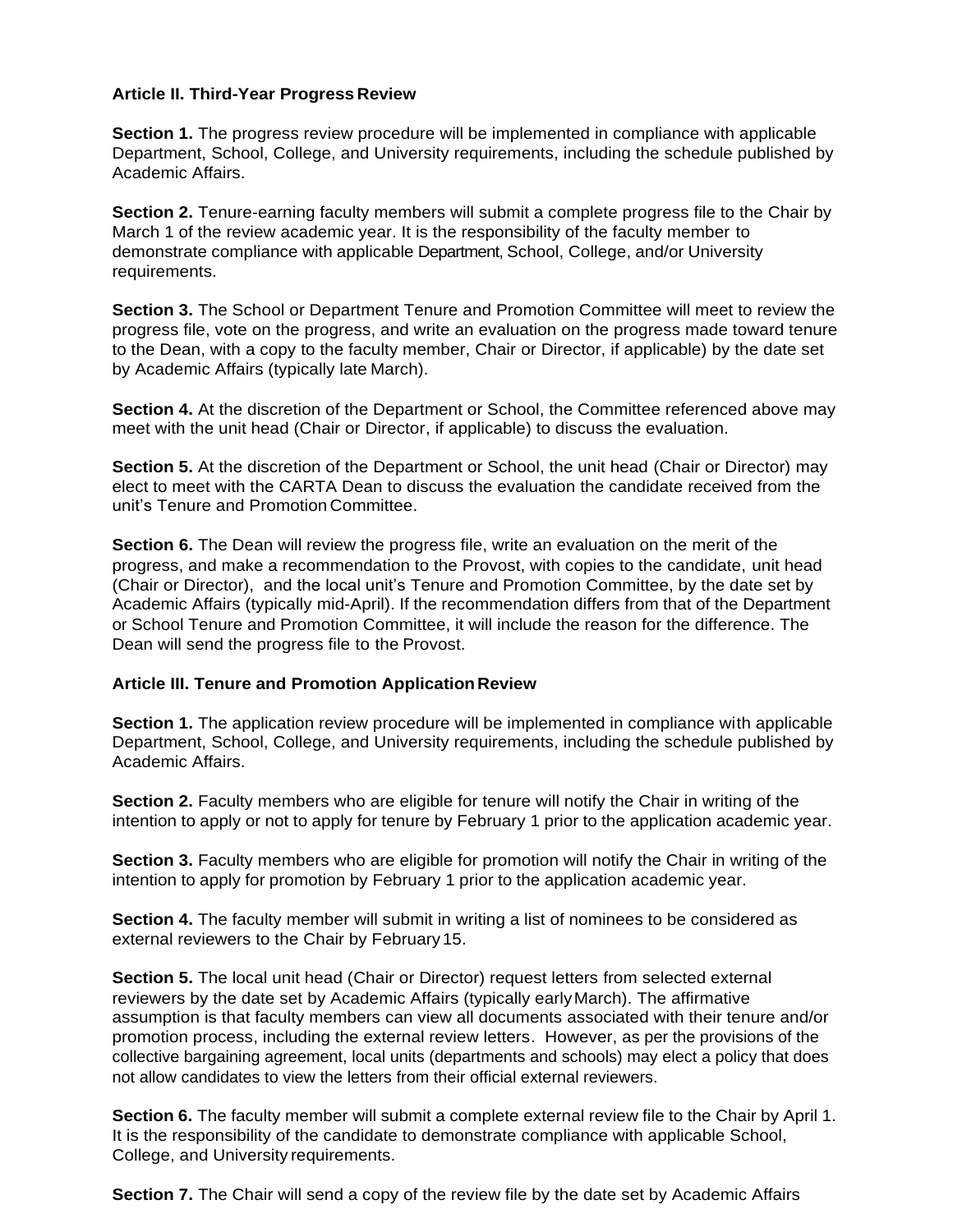(typically mid-April) for evaluation by each external reviewer selected.

**Section 8.** The faculty member will submit a complete internal application file to the Chair by September 1 of the application academic year. It is the responsibility of the faculty member to demonstrate compliance with applicable School, College, and University requirements.

**Section 9.** The Chair will deliver the internal application file, including all external reviews, to the Office of the Dean a week before the School Tenure and Promotion Committee meeting that initiates the application reviewprocess.

**Section 10.** The Dean will meet with the Chair, Director, School Tenure and Promotion Committee, and College Tenure and Promotion Committee to review the School, College, and University requirements by the date set by Academic Affairs to initiate the application review process (typically early September).

**Section 11.** The School Tenure and Promotion Committee will meet to review the application file, vote on the application, write an evaluation on the merit of the application, and make a recommendation to the Chair and Director, with copy to the faculty member, by October 1.

**Section 12.** If eligible, the Chair will review the application file, write an evaluation on the merit of the application, and make a recommendation to the Dean, with copies to the faculty member and School Tenure and Promotion Committee, by October 15. If the recommendation differs from the vote of the School Tenure and Promotion Committee, it will include the reason for the difference.

**Section 13.** If eligible, the Director will review the application file, write an evaluation on the merit of the application, and make a recommendation to the Dean, with copies to the faculty member, Chair, and School Tenure and Promotion Committee, by November 1. If the recommendation differs from that of the School Tenure and Promotion Committee, it will include the reason for the difference.

**Section 14.** The College Tenure and Promotion Committee will meet to review the application file, vote on the application, write an evaluation on the merit of the application, and make a recommendation to the Dean, with copies to the faculty member, Chair, Director, and School Tenure and Promotion Committees, by November 15. If the recommendation differs from that of the School Tenure and Promotion Committee, it will include the reason for the difference.

**Section 15.** The Dean will review the application file, write an evaluation on the merit of the application, and make a recommendation to the Provost, with copy to the faculty member, Chair, Director, and School and College Tenure and Promotion Committees, by the date set by Academic Affairs (typically mid-December). If the recommendation differs from that of the School or College Tenure and Promotion Committee, it will include the reason for the difference. The Dean will send the application file to the Provost.

**Section 16.** If any due date falls on a Saturday, Sunday, or day the University is closed, the due date will be the next workday at theUniversity.

## **Article IV. Summary of Due Dates for AnnualEvaluations**

Faculty submits goals and accomplishments to Chair May 1 Chair provides evaluation to faculty exactled the control of Typically mid-June Chair discusses evaluation with Director, Dean September 1